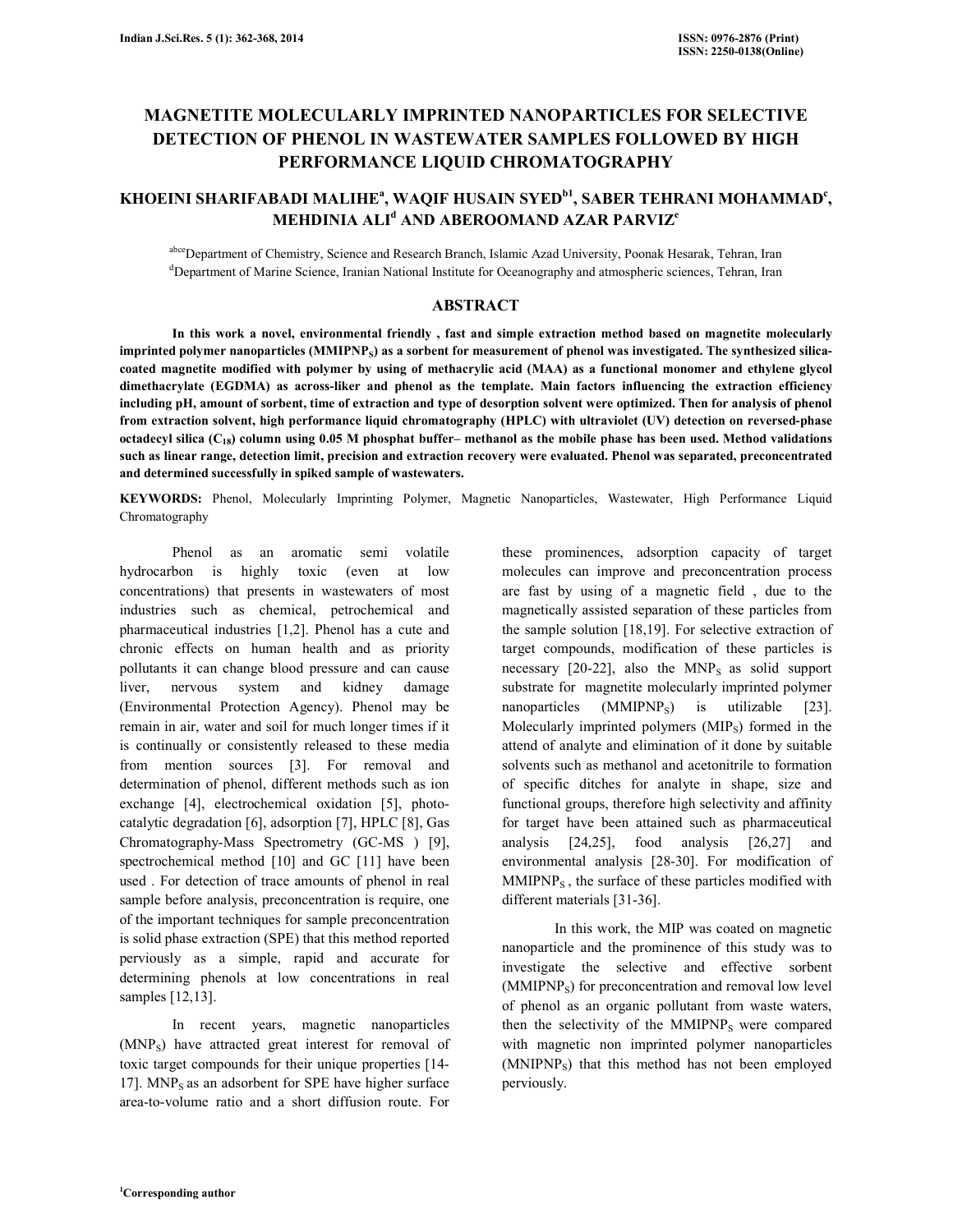# EXPERIMENTAL

# Reagents and Apparatus

 Total reagents were of analytical grade and all aqueous solutions were prepared by using of doubly distilled deionized water. The water was purified on a Milli-Q-Ultrapure purification system purchased from Millipore (Millford, MA, USA). Ferric chloride  $(FeCl<sub>3</sub>.6H<sub>2</sub>O)$ , ferrous chloride  $(FeCl<sub>2</sub>.4H<sub>2</sub>O)$ , methanol, acetonitrile, ethanol, aceton, potassium dihydrogen phosphate , sodium hydroxide, tetraethyl orthosilicate (TEOS) , 3 – (trimethoxysily) propyl methacrylate (MPS), methacrylic acid (MAA) and  $2$ ,  $2 - a$ zo bis iso butyronitrile (AIBN) were purchased from merck (Darmstadt , Germany), Ethylene glycol dimethacrylate (EGDMA) was obtained from Sigma – Aldrich , Standard of phenol and wastewater obtained from Daroupaksh Drug Company , Fourier Transform Infrared Spectrometer (FT-IR) was from PerkinElmer (USA). For magnetic separations a strong magnet of NdFeB ( $10 \times 5 \times 4$  cm) was used. A pH meter model-713 from (Metrohm, Swiss) was used. The Vortex from IKA (USA) , Ultrasonic was from Bandeline Sonorex (USA), Transmission electron microscopy(TEM) was from Philips EM208 (Voltage100 KV) and a Centrifuge model Celements GS-200 (USA) were used.

# HPLC Analysis

 HPLC (Waters, USA) system equipped with a 515 (Waters, USA) pump and UV detector was used and the sample injection volume was set to 20µl and the stationary-phase column was C<sub>18,</sub>  $(4 \mu m -150 \times 3.9 \text{mm})$ from Nova-pak from waters (USA). A mixture of 0.05 M phosphate buffer– methanol has been used as the mobile phase and its flow rate was set at 1.0 mL. min<sup>-1</sup>. Oven temperature was set at  $25^{\circ}$ C and the detection was made at the wavelength of 254nm.

### Synthesis of  $Fe<sub>3</sub>O<sub>4</sub>$  (*a*)  $SiO<sub>2</sub>$

Fe<sub>3</sub>O<sub>4</sub>  $@$  SiO<sub>2</sub> were prepared by coprecipitation technique [31]. Briefly,  $9.13$  g FeCl<sub>3</sub>.  $6H<sub>2</sub>O$ and  $3.42$  g FeCl<sub>2</sub>.  $4H<sub>2</sub>O$  under nitrogen gas and stirring (1000 rpm) were dissolved in 160 mL double distilled water. Then 20 mL of ammonia solution was added fall in drop to this mixture under nitrogen gas and stirring for 2h at 85˚C. The black magnetic nano-inorganic oxide particles were collected by an external magnet, then  $Fe<sub>3</sub>O<sub>4</sub> MNP<sub>S</sub>$  washed 3 times by double distilled water that degassed perviously and dried under vaccum in desiccator, then 900 mg of  $Fe<sub>3</sub>O<sub>4</sub>$  nanoparticles were dispersed and ultrasonicated in 300 mL of ethanol and double distilled water solution, after than 15 mL of ammonia solution and 2.1 mL of TEOS were added to this mixture continuosly. The solution was stirred for 12h at (40°C) and finally Fe<sub>3</sub>O<sub>4</sub>  $\omega$  SiO<sub>2</sub> product was collected by applying of magnetic field.

## Modification of  $Fe<sub>3</sub>O<sub>4</sub>$  (*a*)  $SiO<sub>2</sub>$

For modification of Fe<sub>3</sub>O<sub>4</sub> @ SiO<sub>2</sub> 250 mg of Fe<sub>3</sub>O<sub>4</sub> @ SiO<sub>2</sub> MNP<sub>S</sub> was added to mixture of 50 mL toluene and 5 mL MPS and the solution was reacted for 24h at (70°C) under nitrogen gas. Modified  $Fe<sub>3</sub>O<sub>4</sub>$  / SiO<sub>2</sub> were separated by the application of a magnet outside the container , then these particles washed by water and dried in a vaccum oven, the products (Fe<sub>3</sub>O<sub>4</sub> @ SiO<sub>2</sub> – C  $= C$ ) were obtained.

## Preparation of MMIPNP<sub>S</sub> and MNIPNP<sub>S</sub>

 0.3 mmol standard of phenol and 1 mmol of MAA were dissolved in 50 mL acetonitrile, the solution was shaken in water bath (25˚C) for 12h [37]. In order to prepare MMIPNP<sub>S,</sub> 200 mg Fe<sub>3</sub>O<sub>4</sub> @ SiO<sub>2</sub> – C = C was added to above mixture and stirred for 2h.

 Finally, 5 mmol of EGDMA and 16mg of AIBN were added into the mixture and the solution was ultrasonicated in water bath (60˚C) under nitrogen gas for 24h. Then, the synthesized  $MMPNP<sub>s</sub>$  -phenol were separated by an external magnetic field and for removal of phenol (as the template) the  $MMIPNP<sub>S</sub>$  -phenol elueted by a mixture of acetonitrile - acetic acid and for investigation the selectivity of MMIPNPS , the magnetite non-molecular imprinted polymer nanoparticles (MNIPNP<sub>S</sub>) were prepared under the same conditions without phenol [31].

#### 2.6. Adsorption experiments

 To 10 mL of aqueous solution, various amount of MMIPNPs or MNIPNPs was added (20 and 50 mg) respectively. The solution was shaken for 12h (25˚C) and then MMIPNPs or MNIPNPs were isolated by applying of magnet, and the residual of phenol in solution was determinated by HPLC-UV. Adsorption capacity (Q) was calculated from equation (1).

$$
Q = \frac{(C_0 - C_e)V}{M}
$$
 (1)

Q is adsorption capacity,  $C_0$ ,  $C_e$  (mg.  $L^{-1}$ ) are the initial and equilibrium concentration of phenol, respectively. V (mL) is the volume of initial solution and M (g) is the mass of MMIPNPs and MNIPNPs.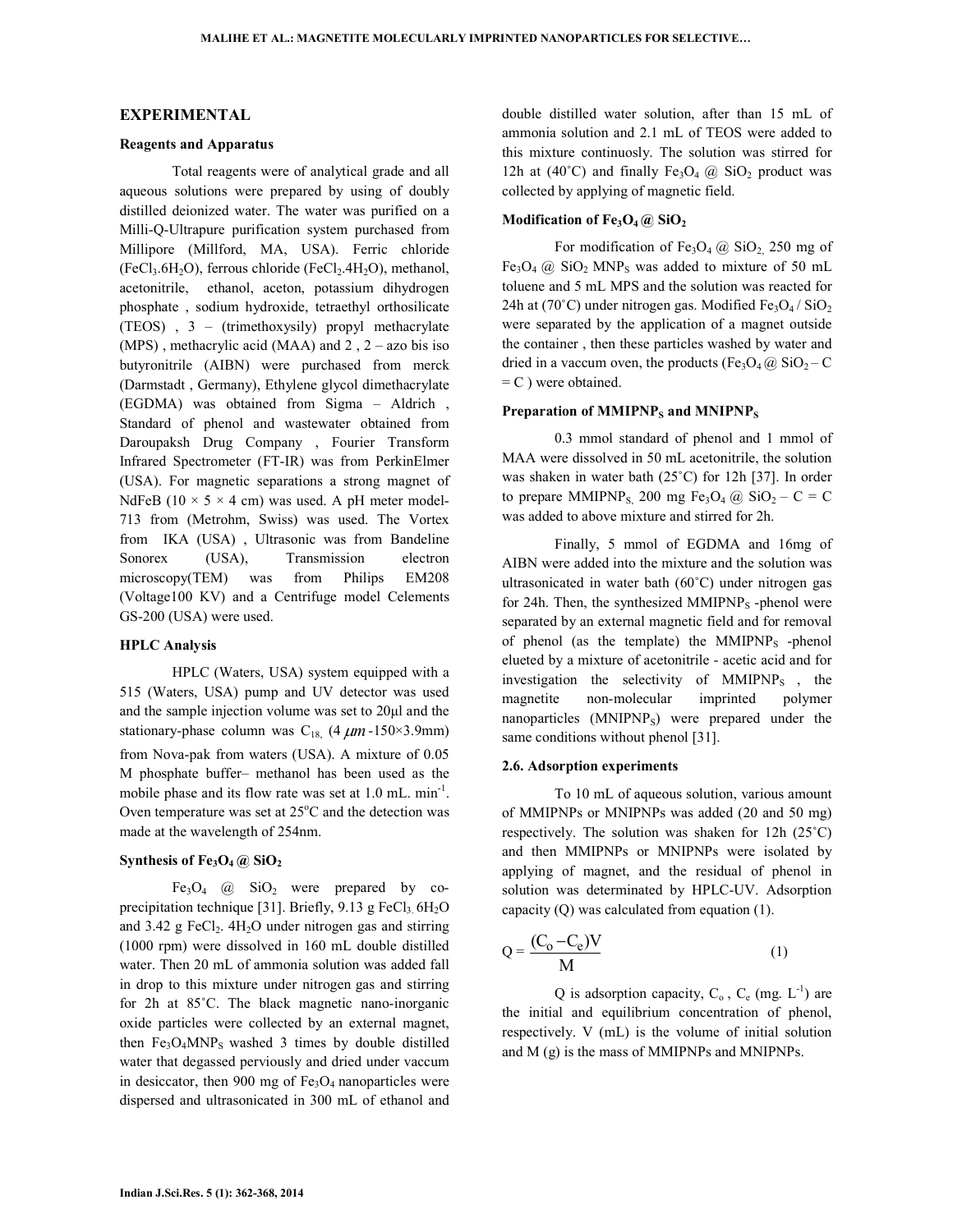#### Procedure for determination of phenol

 To 10 mL of spiked water samples, 20 mg of MMIPNPs or MNIPNPs was added and then this mixture was stirred at (25˚C) for 3h. MMIPNPs were collected by applying an external magnetic field and for desorption of phenol from sorbent, MMIPNPs or MNIPNPs eluted by 500 µL acetonitrile containing of 0.1% acetic acid. Finally desorption solvent was injected into the HPLC for analysis. The extraction recovery (ER) and preconcentration factor (PF) of the phenol were calculated by the following equations:

ER % = 
$$
(\frac{C_{E, final} \times V_{E, final}}{C_{S, initial} \times V_{S, initial}}) \times 100
$$
 (2)

$$
PF = \frac{V_{S,\text{initial}}}{V_{E,\text{final}}} \times ER \text{ % (3)}
$$

where  $C_{E,final}$  and C  $_{S,initial}$  are the final and initial concentrations of phenol in eluent and sample, respectively.  $C_{E,final}$  of the extracted phenol was calculated from the calibration curve.  $V_S$  and  $V_E$  are the volumes of the sample solution and eluent, respectively. The extraction recoveries were higher than 97% and preconcentration factor > 19 was obtained by enriching 10 mL of aqueous solution to 0.5 mL of desorption solvent (ER% > 97 ).

Thus the results indicated that the proposed method has high preconcentration factor with good recoveries.

# RESULTS AND DISCUSSION

### Characterization of MMIPNPs

 The size of magnetite imprinting polymers were studied by TEM and shown in Fig 1. The diameter of these paraticles were less than 100 nm. The FT – IR spectrogram of Fe<sub>3</sub>O<sub>4</sub> @ SiO<sub>2</sub> and modified Fe<sub>3</sub>O<sub>4</sub> @  $SiO<sub>2</sub>$  shown in Fig 2. The characteristic peak around 580  $cm^{-1}$  can be attributed to the Fe-O stretching vibration and a strong peak at  $1100 \text{ cm}^{-1}$  is related to the  $Si - O - Si$  vibration and  $C - H$  stretching vibration peak at around 2960 cm<sup>-1</sup> described to  $C - H$  was modified onto the surface of  $Fe<sub>3</sub>O<sub>4</sub>$  ( $\alpha$ ) SiO<sub>2</sub> and peak at around 3400 cm-1 corresponding to adsorbed water on the silica or the silanol groups of the silica .



Figure 1: The TEM image of the synthesized MNP<sub>s</sub>, magnification160000



Figure 2: FT-IR spectrogram of (a) Fe<sub>3</sub>O<sub>4</sub> @ SiO<sub>2</sub> (b) modified  $Fe<sub>3</sub>O<sub>4</sub>(a) SiO<sub>2</sub>$ 

#### Comparison experiment

 In same conditions the adsorption capacity of MMIPNPs and MNIPNPs were compared, the results showed that the response of phenol extracted by MMIPNPs was higher than MNIPNPs (Fig .3) , for adsorption of analyte into the imprinted cavities, more adsorption of phenol occurred.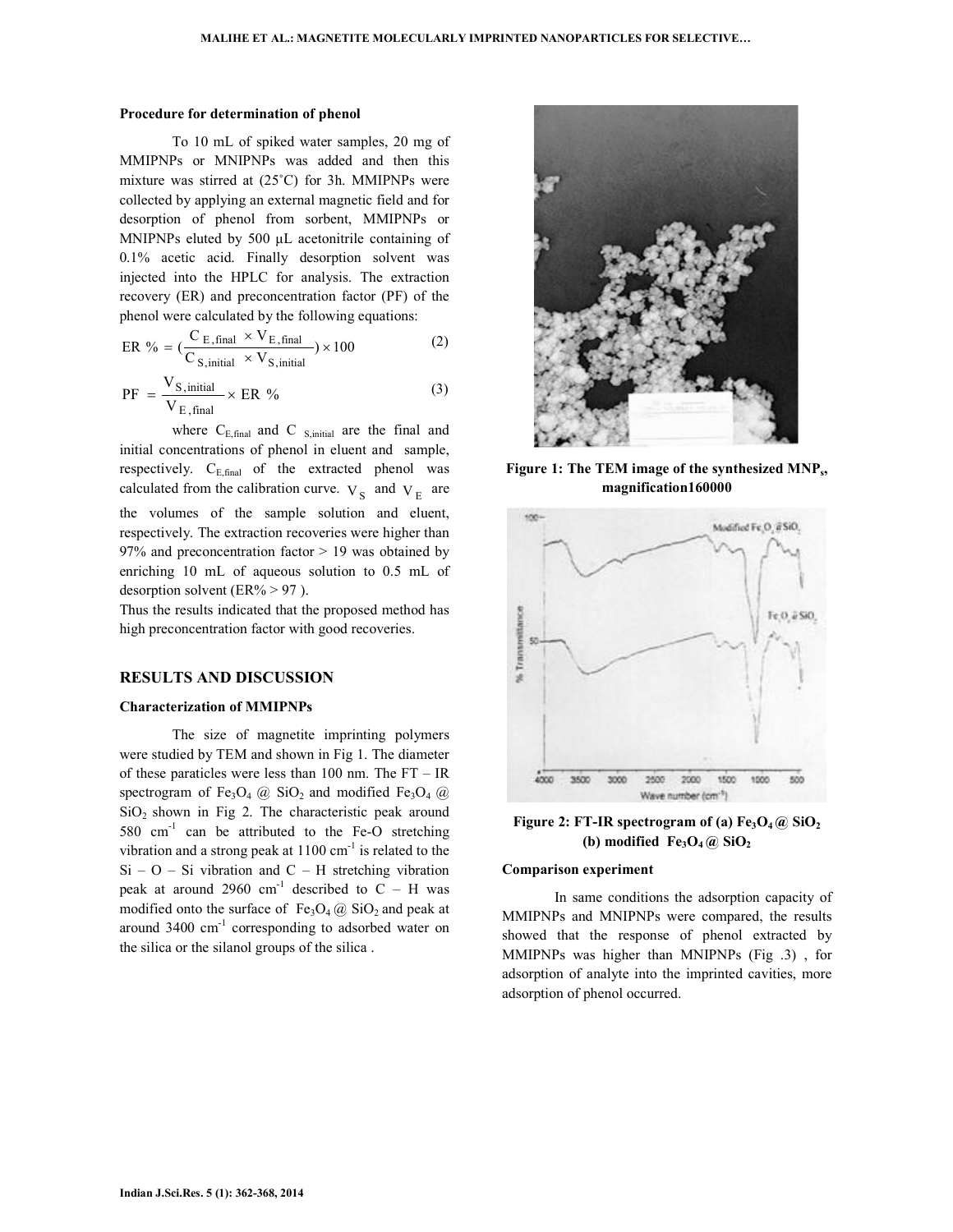





Figure-3B

# Figure 3: The chromatograms for (A) Adsorption capacity of MMIPNP<sup>s</sup> (B) Adsorption capacity of MNIPNP<sub>s</sub>

## Optimization of conditions

 Different conditions including amount of adsorbent, pH, extraction time and desorption solvent were evaluated. Various amount of MMIPNPs were investigated in range of 10 to 70 mg and results showed that the best recovery was obtained by 20 mg sorbent, thus 20mg was selected for next experiments. Phenol (pKa around 10) and MMIPNPs contain carboxy groups that attend in anionic or neutral from in aqueous solution therefore the extraction recoveries of phenol depend on pH values. The pH values in range of 3-8 was investigated (Fig.4) that the highest extraction efficiency obtained at pH 3-5.



# Figure 4: Adsorption efficiency of MMIPNP<sup>s</sup> as a function of samples pH

 Under this conditions, phenol and MMIPNPs existed in neutral forms thus affinity and hydrophobic interaction between polymer backbone and phenol occurred. To attain higher extraction recoveries, the pH was adjusted to 4.0 for the next experiments. Extraction time investigated in range of 1 to 20 min, due to thin layer of molecularly imprinting polymer on  $Fe<sub>3</sub>O<sub>4</sub>$  /  $SiO<sub>2</sub>$  surface, time had no significant effect on the extraction recoveries and results showed that 1 min was sufficient time to desorption of phenol from the magnetite sorbent. The desorption solvent was evaluated by different solvents that showed in Fig.5 , results indicated that 1mL of acetonitrile containing 0.1% acetic acid was the best solvent for removal of phenol from MMIPNPs .



Figure 5: Adsorption efficiency of MMIPNP, as a function of type of desorption solvent

### Analytical features

 The linearity, limit of detection (LOD), quantification limit (LOQ) and relative standard deviation (RSD) were investigated for prepared sorbent . A good linearity in the range of  $(0.1-20)$  µg. L<sup>-1</sup> was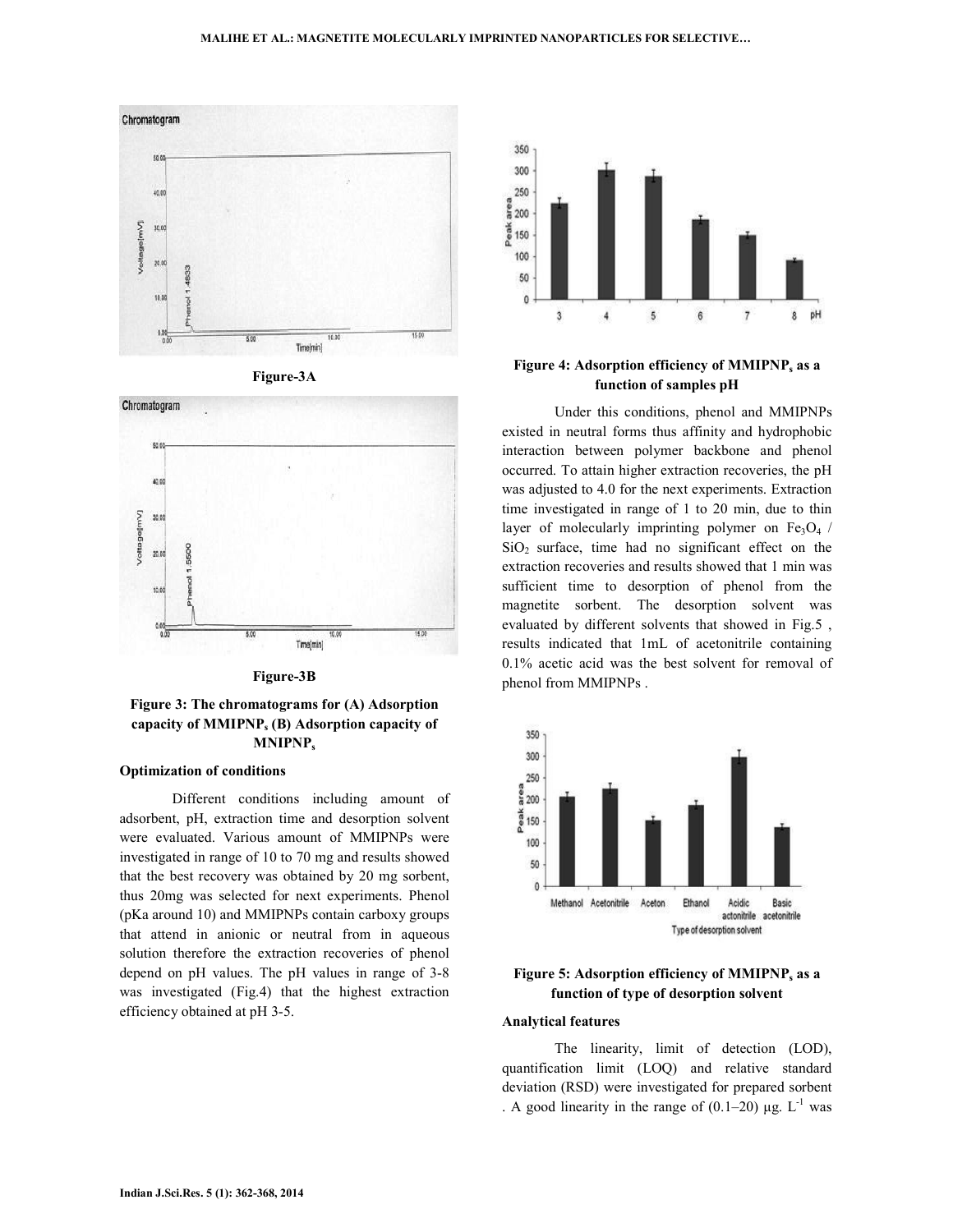obtained (with six concentration and three replications), with correlation coefficient  $(R^2)$  of 0.9961. The values of LOD based on signal to noise ratio of 3 and LOQ based on signal to noise ratio of 10 were 0.03 and 0.08  $\mu$ g .L<sup>-1</sup> respectively. For investigation of the accuracy of the method, aqueous samples spiked with phenol at 5, 10 and 15  $\mu$ g  $\cdot$  L<sup>-1</sup> concentrations. The results for wastewater of pharmaceutical company extracted by synthesized MMIPNPs and MNIPNPs were showed in table 1.

 The chromatogram of wastewater samples that spiked with  $10\mu$ g .L<sup>-1</sup> phenol are shown in Fig 6.



Figure 6: The chromatogram of wastewater sample that spiked with  $10\mu$ g . L<sup>-1</sup> phenol

|                           |                        | <b>MMIPNPs</b>      |          |               |                  |                        | <b>MNIPNPs</b> |                 |                 |
|---------------------------|------------------------|---------------------|----------|---------------|------------------|------------------------|----------------|-----------------|-----------------|
| Sample                    | Spiked                 | Detected            | Recovery | <b>RSD</b>    | Preconcentration | Detected               | Recovery       | <b>RSD</b>      | Preconcenration |
|                           | $(\mu\text{g.L}^{-1})$ | $(\mu$ g. $L^{-1})$ | $(\%)$   | $\frac{6}{2}$ | Factor           | $(\mu\text{g.L}^{-1})$ | $(\%)$         | $\frac{(0)}{0}$ | Factor          |
| Waste                     | 0                      | N.D <sup>a</sup>    |          | ۰             | ٠                | N.D                    |                | -               |                 |
| water                     |                        | 4.86                | 97.20    | 4.13          | 19.44            | 1.32                   | 26.40          | 3.07            | 5.28            |
|                           | 10                     | 9.83                | 98.30    | 2.76          | 19.66            | 2.76                   | 27.60          | 3.11            | 5.52            |
|                           | 15                     | 14.75               | 98.33    | 3.08          | 19.66            | 5.86                   | 25.59          | 3.39            | 5.12            |
| <sup>a</sup> Not detected |                        |                     |          |               |                  |                        |                |                 |                 |

Table 1: Phenol determination in waste water samples by MMIPNPs and MNIPNPs (n=5)

# **CONCLUSION**

 A selective and effective magnetic surface molecularly imprinted polymer nanoparticles (MMIPNPs) was successfully synthesized by copolymerization of functional groups containing monomers and cross liker around of silica nanoparticles in the presence of phenol as the template molecule. A thin layer of imprinted shell around of magnetic nanoparticles could be collected by applying of magnet rapidly. Furthermore , MMIPNPs as a new sorbent in solid phase extraction were studied for removal low level of phenol as toxic compound from wastewater sample and incomparison of MMIPNPs , extraction recovery and preconcentration factor was higher , that selectivity and sensitivity of HPLC makes this technique as a robust methodology for this purpose.

# **REFERENCES**

- Schauer J.J, Kleeman M.J, Glen R.C, Bernd R and Simoneit T. Spectrophotometric Determination of Phenol in Micellar Medium, Environ. Sci. Technol., 35, 1716 (2001)
- James W.M and Ramamoorthy S. Organic Chemicals in Natural Waters : Applied Monitoring and

Impact Assessment, (Springer Verlag New York ) , (1984)

- Freeman H. M. Standard Handbook of Hazardous Waste Treatment and Disposal. Mc Grawhill , New York , (1995)
- Chan W.C and Fu T.P. Adsorption / Ion exchange behaviour between a water insoluble cationic strach and 2- chlorophenol in aqueous solutions, J. Appl . polym . Sci., 67 , 1085 (1998)
- Polcaro A.M and Palmas S. Electrochemical oxidation of chlorophenols . Ind . Eng . Chem . Res., 36, 1791 (1997)
- Koyama O, Kamagat Y and Nakamurak . Degradation of chlorinated aromatics by fenton oxidation and methanogenic digester sludge . Water. Res ., 28 , 895 (1994)
- Danis T.G , Albanis T.A , Petakis D.E and Pomonis P.J. Removal of chlorinated phenols from aqueous solutions by adsorption on alumina pillared clays and mesoporous alumina aluminum phosphates. Water Res., 32 , 295 (1998)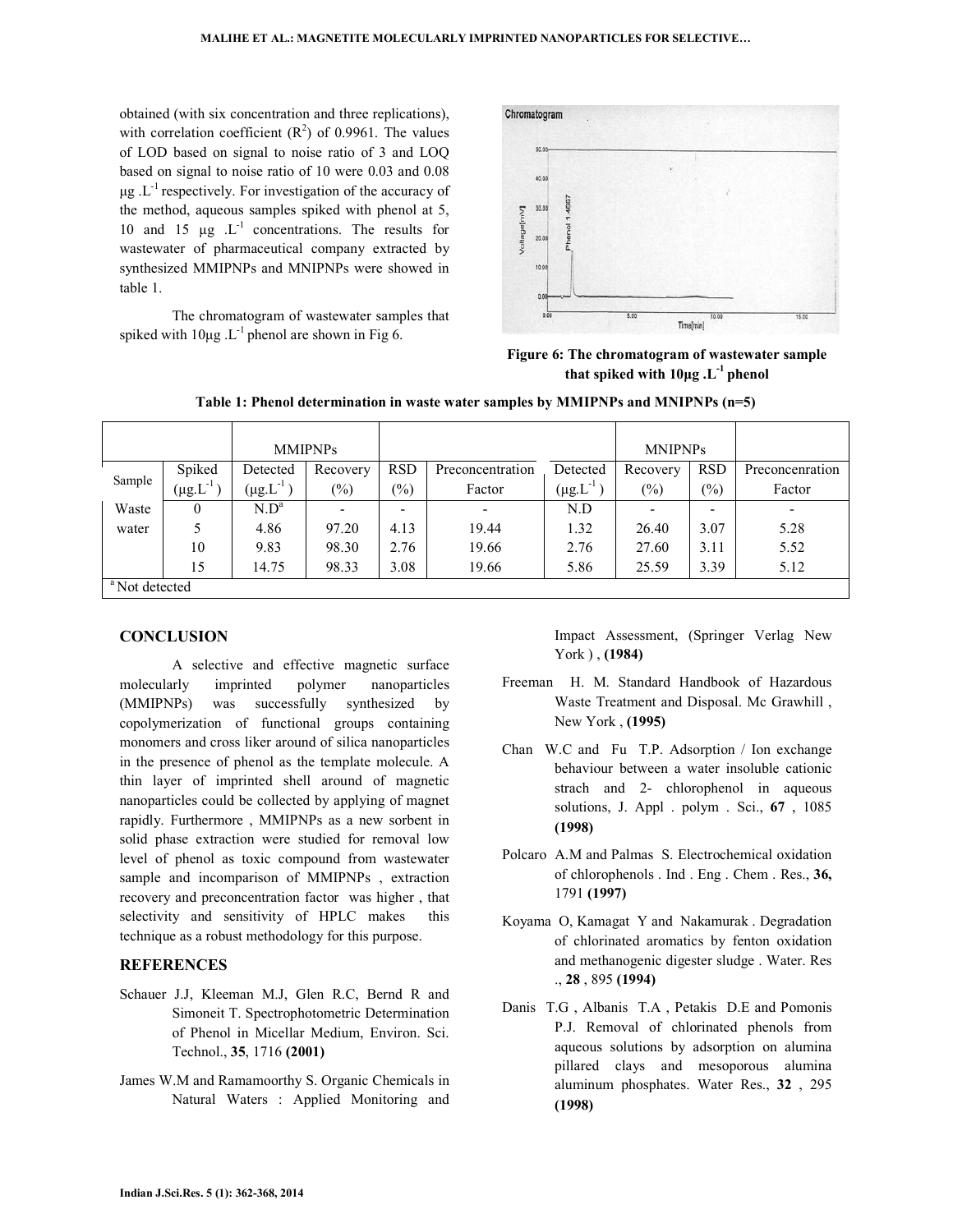- Zhou Q.X , Xiao J.P , Ye C.L and Wang X.M. Enhancement of Sensitivity for Determination of Phenols in Environmental water samples by single-drop Liquid Phase Microextraction Using Ionic Liquid prior to HPLC. Chinese. Chem. Lett , 17., 1073 (2006)
- Fiamegos Y.C , Stalikas C.D , Pilidis G.A and Karayannis M.I . Synthesis and analytical applications of 4 – aminopyrazolone derivatives as chromogenic agents for the spectrophotometric determination of phenols. Anal.Chim .Acta , 403., 315 (2000)
- Fotouhi L, Ganjavi M and Nematollah D . Electrochemical study of Iodide in the Presence of phenol and O-Cresol : Application to the catalytic Determinaiton of phenol and O -Cresol . Sensors , 4., 170 (2004)
- Baciocchi R, Attina M, Lombardi G and Rosaria Boni M . Fast determination of phenols in contaminated soils . J.Chromatogr. A , 911 ., 135 (2001)
- Sally N and Jabrou . Extraction of phenol from Industrial Water using Different Solvents . Res. J. Chem. Sci , 2., 1 (2012)
- Pawar M. J and Nimbalkar V. B. Synthesis and Phenol degradation activity of Zn and Cr doped TiO2 Nanoparticles. Res. J. Chem. Sci., 2., 32 (2012)
- Xu P, Zeng G.M , Huang D.L , Feng C.L , Hu S , Zhao. M , Lai C, Wei Z , Huang C , Xie G.X and Liu ZF. Use of iron oxide nanomaterials in wastewater treatment: A review. Sci . Total. Environ , 424., 1 (2012)
- Faraji M, Shariati S, Yamini Y and Adeli M. Preconcentration of trace amounts of lead in water samples with cetyltrimethyl ammonium bromide coated magnetite nanoparticles and its determination by flame atomic adsorption spectrometry. Arab. J. Chem, 1(2012)
- Jidongli , Zhao X , Shi Y , Cai Y , Mou S and Jiang G. Mixed hemimicelles solid – bromide coated nano – magnets  $Fe<sub>3</sub>O<sub>4</sub>$  for the determination of chlorophenols in environmental water samples coupled with liquid chromatography / spectrophotometry detection. J. Chromatogr. A , 1180., 24 (2008)
- Khoeini Sharifabdi M , Saber Tehrani M, Mehdinia A , Abroomand Azar P and Waqif Husain S. Fast

Removal of Citalopram Drug from Waste Water Using Magnetic Nanoarticles Modified with Sodium Dodecyl Sulfate Followed by UV- Spectrometry. J. Chem. Health . Risks. 3., 41 (2013)

- Jing T , Du H , Dai Q , Xia H , Niu J, Hao Q , Mei S and Zhou Y. Magnetic molecularly imprinted nanoparticles for recognition of lysozyme. Biosens. Bioelectron. 26., 301 (2010 )
- Chen LG, Liu J, Zeng QL, Wang H, Yu AM, Zhang HQ and Ding L. Preparation of magnetic molecularly imprinted polymer for the separation of tetracyclic antibiotics from egg and tissue samples . J. Chromarogr. A. 1216., 3710 (2009)
- Afkhami A , Saber Tehrani M and Bagheri H. Simultaneous removal of heavy metal ions in waste water samples using nano – alumina modified with 2 , 4 – dinitrophenyl hydrazine. J. Hazard. Mater. 181., 181 (2010)
- Bianchi F, Chiesi V, Casoli F, Luches P, Nasi L , Careri M and Mangia A. Magnetic solid phase extraction based on diphenyl functionalization of  $Fe<sub>3</sub>O<sub>4</sub>$  magnetic nanoparticles for the determination of polycyclic aromatic hydrocarbons in urine samples. J . Chromatogr. A , 1231., 8 ( 2012 )
- Sun L , Zhang CZ , Chen L , Liu J, Jin H, Xu H and Ding L. Preparation of alumina – coated magnetite nanoparticle for extraction of trimetoprim from environmental water samples based on mixed hemimicelles. Anal . Chimi . Acta. 638., 162 (2009)
- Ansell RJ snd Mosbach K. Magnetic molecularly imprinted polymer beads for drug radio ligand binding assay. Analyst. 123., 1611 (1998)
- Vlatakis G, Andersson L I, Muller R and Mosbach K. Drug assay using antibody mimics made by molecular imprinting. Nature. 361., 645 (1993)
- Piletska E.V, Romero-Guerra M, Chianella I, Karim K, Turner A.P.F and Piletsky S.A. Towards the development of multisensor for drugs of abuse based on molecular imprinted polymers. Anal. Chim. Acta. 542 ., 111 (2005)
- Wang B, Wang Y, Yang H, Wang J and Deng A. Preparation and characterization of molecularly imprinted microspheres for selective extraction of trace melamine from